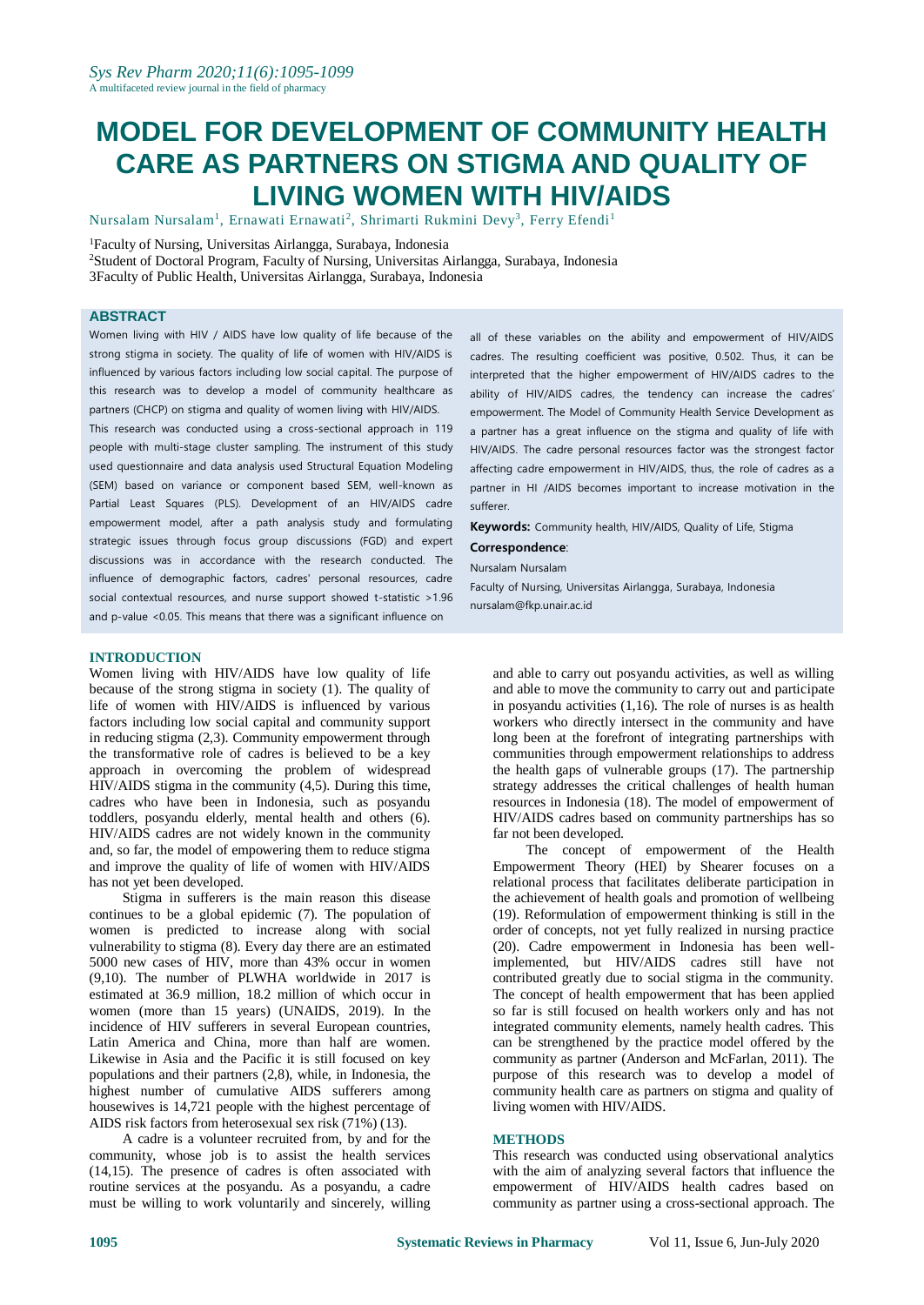study population was all HIV/AIDS health cadres with the following criteria: 1) Women; 2) Muslim; 3) Active as a cadre in the community at least the last 3 months; and 4) Have received exposure to the problem of HIV/AIDS. The sample size in this study was 119 people with multi-stage cluster sampling. Cadre self-efficacy instruments used the New General Self-Efficacy Scale (Gilad, Stanley and Dov, 2001), Instruments of contracting fear used the Multicomponent AIDS Phobia Scale (Harrell and Wright, 1998), spiritual value questionnaire refers to the spiritual dimension (Yusuf et al., 2016), and the HIV-Knowledge Questionnaire measured knowledge (Carey and Schroder, 2002), Modification of the Berlin social support scale was also used as an instrument of support (Schwarzer and Schulz, 2013). Literature review (21,22) was also used, according to which the mythical instrument from the misconception questionnaire was prepared (Bhagavathula et al., 2015). The instrument recognizes diversity developed from a literature review (Cavaleros, Van Vuuren and Visser, 2012). Data analysis used structural equation modeling (SEM) based on variance or component, better known as partial least squares (PLS). An HIV/AIDS cadre empowerment model was developed after a path analysis

study and formulating strategic issues through focus group discussions (FGD) and expert discussions. The FGD was held and expert discussions were conducted to evaluate the new models found and prepare the forms of nursing intervention resulting from the development of the model.

## **RESULTS**

#### **Characteristics of Research Respondents**

The study was conducted on health cadres, which were divided into the Hope Family Program (PKH), Citizens Care for AIDS (WPA), and Peer Support Groups (KDS). Overall, health cadres showed an average age of  $32.5$  years (SD = 8.83; CI = 30.89 - 34.1). The longest experience of becoming HIV/AIDS cadre from the peer support group is seven (7) years (SD = 2.23; CI =  $1.08 - 3.92$ ), while WPA cadres are still relatively new in the last two years. Table 1 shows that the majority of respondents have high education in senior high school and bachelor degree (50/119, 42.0% Vs. 51/119, 42.9%). Most of the respondents' jobs were as entrepreneurs (84/119, 70.6%) with the largest income being upper minimum regional (75/119, 63.0%).

## **Table 1. The Characteristics of Respondents**

| <b>Indicator</b>                     | N  | $\frac{0}{0}$ |
|--------------------------------------|----|---------------|
| Age                                  |    |               |
| $20 - 29$ years                      | 47 | 39.5          |
| $30 - 39$ years                      | 47 | 39.5          |
| $40 - 49$ years                      | 25 | 40.0          |
| Duration as a Cadre                  |    |               |
| $1 - 3$ years                        | 96 | 80.7          |
| $4-6$ years                          | 4  | 3.4           |
| $> 6$ years                          | 19 | 15.9          |
| <b>Education Background</b>          |    |               |
| Elementary School                    | 5  | 4.2           |
| Junior High School                   | 13 | 10.9          |
| Senior High School                   | 50 | 42.0          |
| Bachelor                             | 51 | 42.9          |
| Occupation                           |    |               |
| Farmer                               | 6  | 5.0           |
| Civil Servant                        | 5  | 4.2           |
| Housewives                           | 24 | 20.2          |
| Entrepreneur                         | 84 | 70.6          |
| <b>Economy Status</b>                |    |               |
| Under Minimum Regional Income        | 44 | 37.0          |
| <b>Upper Minimum Regional Income</b> | 75 | 63.0          |

#### **Inner Model Evaluation**

Evaluation of the structural model or inner model is a stage to evaluate the goodness of fit, which includes the coefficient of determination and predictive relevance and hypothesis testing. Based on testing the inner model, the Rsquare value on the variable empowerment of HIV/AIDS cadres is 0.657 or 65.7%, which is described in terms of demographic factors, cadre personal resources, cadre social contextual resources, nurse support, and community line of resistance. The remaining 34.3% is contributed by other variables not discussed in this study. The R-square value on the capability of HIV/AIDS cadres is 0.252 or 25.2% and it is illustrated that the empowerment of cadres is 25.2%, while the remaining 74.8% is contributed by other variables. Predictive relevance (Q2) shows a value greater than 0, which means that the model is said to be good enough.

# **Effect of Factors on Community Health Care as a Partner**

Significance testing was used to test whether there is an influence of exogenous variables on endogenous variables. The test criteria state that, if the t-statistic value  $\geq$  T table (1.96) or P value  $\leq 0.05$ , then the existence of a significant influence of exogenous variables on endogenous variables is stated. The results of significance and model tests can be determined through the following figures and Table 2.

Hypothesis testing in the model development showed that demographic factors ( $p = 0.001$ ), cadres' personal resources  $(p = 0.000)$ , cadre social contextual resources  $(p = 0.000)$ , nurse support ( $p = 0.004$ ) and the community's line of resistance ( $p = 0.033$ ) indicate there was a significant influence to empowerment of HIV/AIDS cadres. The effect of empowering HIV/AIDS cadres on the ability of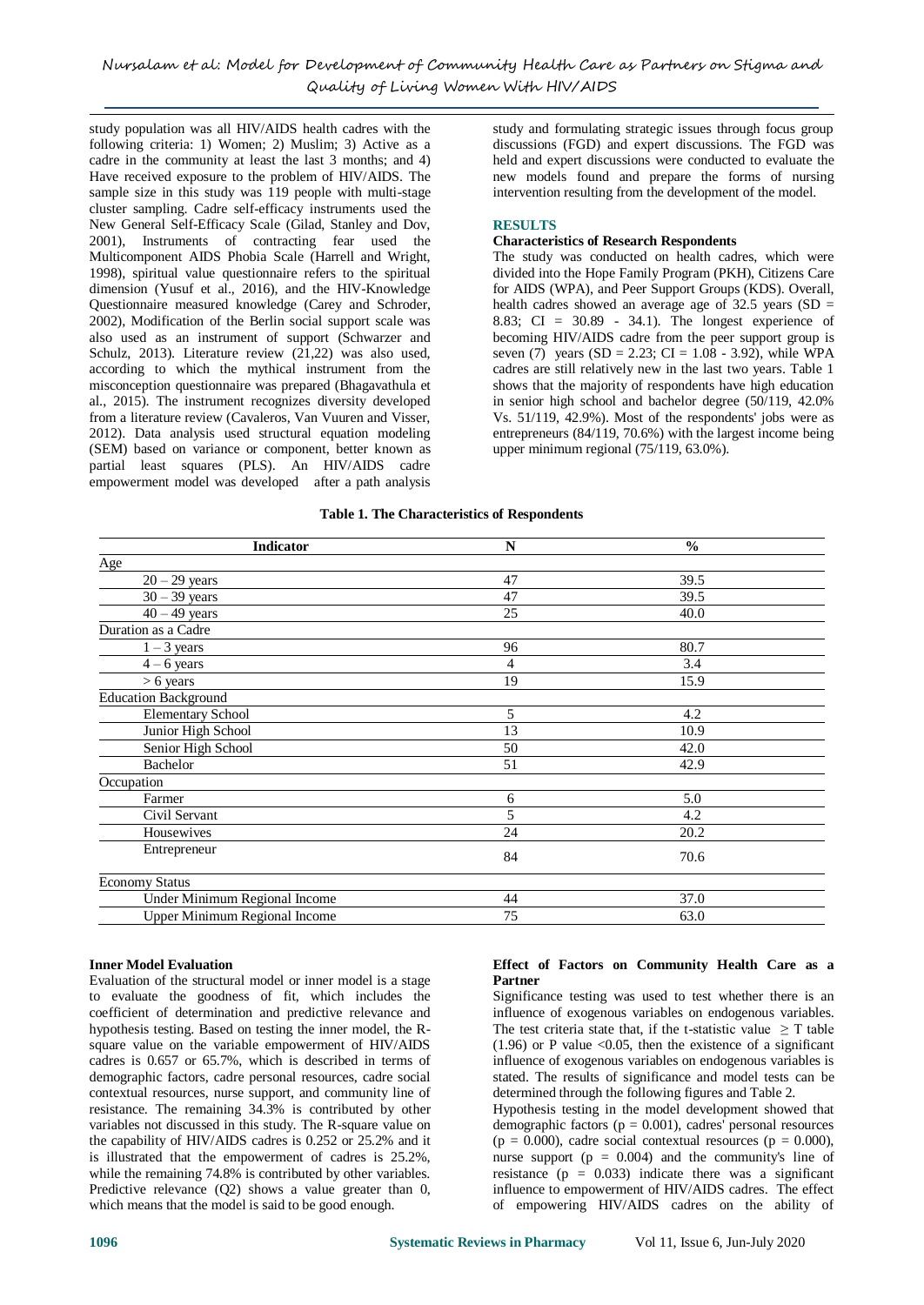HIV/AIDS cadres also showed significant influence ( $p =$ 0.000). Thus, it can be interpreted that the higher value of tstatistic was cadre personal resources with - 9.007; this means that personal resource factor was the strongest factor affecting cadre empowerment in HIV/AIDS. The higher of value of personal resources of cadres, showed the factor is able to increase the empowerment of HIV/AIDS cadres, so the role of cadres as a partner in HIV/AIDS becomes important.



Figure 1. Inner model of Development of Community Health Care as Partners on Stigma and Quality of Living Women with HIV/AIDS

| Table 2. Effect of Factors on Community Health Care as a Partner                                        |                          |                                    |                |  |  |
|---------------------------------------------------------------------------------------------------------|--------------------------|------------------------------------|----------------|--|--|
| <b>Influence</b>                                                                                        | Original<br>Sample $(O)$ | <b>T</b> -statistic<br>( O/STDEV ) | <b>P</b> Value |  |  |
| Demographic factors $(X1)$ influence empowerment of $HIV/ALDS$<br>cadres $(X6)$                         | 0.191                    | 3.265                              | 0.001          |  |  |
| Cadres Personal Resources (X2) influence empowerment of<br>$HIV/AIDS$ cadres $(X6)$                     | 0.549                    | 9.007                              | 0.000          |  |  |
| Cadre social contextual resources (X3) influence empowerment of<br>$HIV/AIDS$ cadres $(X6)$             | 0.254                    | 4.040                              | 0.000          |  |  |
| Nurse support (X4) influences empowerment of HIV/AIDS cadres<br>(X6)                                    | 0.165                    | 2.875                              | 0.004          |  |  |
| Community line of resistance for HIV/AIDS cadres (X5)<br>influences empowerment of HIV/AIDS cadres (X6) | 0.125                    | 2.138                              | 0.033          |  |  |
| Empowerment of HIV/AIDS cadres (X6) influences ability of<br>$HIV/AIDS$ cadres $(Y)$                    | 0.502                    | 7.830                              | 0.000          |  |  |

#### **DISCUSSION**

The cadre personal resources factor was the strongest factor affecting cadre empowerment in HIV/AIDS, thus, the role of cadres as a partner in HIV/AIDS becomes important to increase motivation in sufferers. Cadre is a component of the community that is able to be a mobilizer and facilitator of the extension of health workers in primary health services in

meeting the needs of the community. The WHO recognizes active community participation as a key element of the program's success in achieving equitable healthcare. A 'grassroots' approach by exploring the potential of the community to manage important aspects of the community so that they can become partners for health services that have been provided by the government is necessary.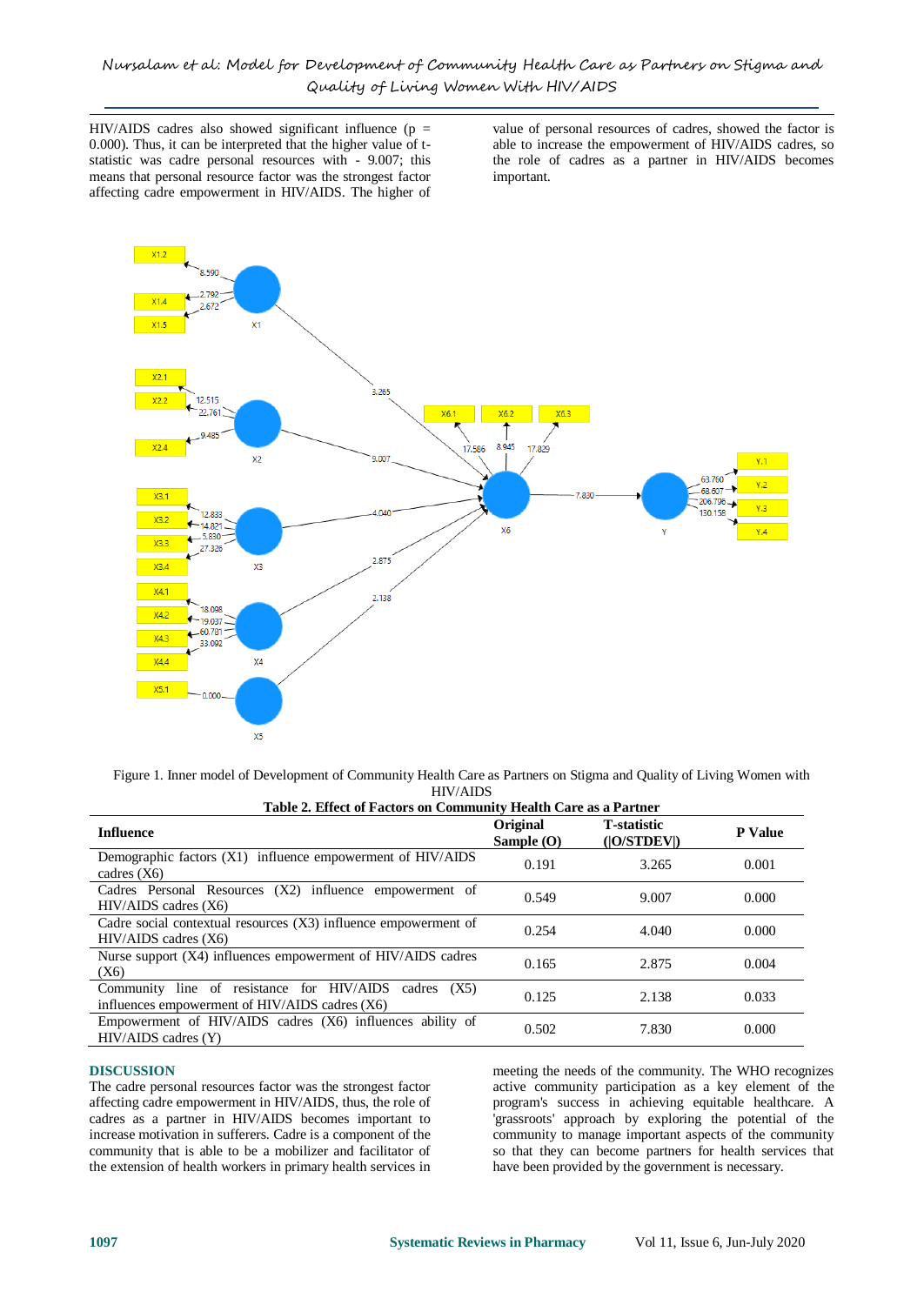The empowerment of HIV/AIDS cadres is the result of transforming the right relationship between cadres and healthcare systems that support, encourage, enable or produce transcendence and self-actualization. The principle of building empowerment from health empowerment intervention through the use of social services and social support, which is interpreted as a positive relationship with others, emphasizes the importance of warm interpersonal relationships and mutual trust. The indicators used are connectedness to health services, self-actualization and respect for diversity.

Empowerment of cadres as partners must be able to build a cadre's self-capacity by education and open exchange of ideas through critical dialogue and reflection of critical thinking so that the ability of cadres increases with indicators capable of assisting PLWHA in meeting physical, emotional, social and spiritual needs to overcome stigma problems and improve the welfare and quality of life of women with HIV/AIDS in their areas. The concept of empowerment has three interrelated dimensions, namely: (1) the development of a more positive and stronger selfperception; (2) building knowledge and capacity for critical understanding of social and political realities in the surrounding environment; (3) strategies to strengthen resources and functional competencies to achieve personal and shared goals. The community participates in efforts to tackle HIV and AIDS by: (1) Promoting healthy living behaviors; (2) Increasing family resilience; (3) Preventing the occurrence of stigma and discrimination against HIVinfected people and families; (4) Forming and developing AIDS care for citizens; and (5) Encouraging citizens who have the potential to carry out risky HIV-infected behaviors to go to a voluntary counseling and testing service facility.

The model for development of community healthcare as partners on stigma and quality of living women with HIV/AIDS can be used as a good intervention. The concept of Community as Partner was introduced by Anderson and McFarlane (2008), which states the nursing process includes assessment; analysis and diagnosis; planning; community implementation and evaluation. Each client is seen with five variables, namely physiological, psychological, developmental, socio-cultural and spiritual, interacting synergistically with one another, interacting reciprocally with the internal and external environment. The aim of the Community-as-Partner model is to promote healthy communities while maintaining and promoting existing public health programs through collaboration, partnerships, and participation.

The community as partner model identifies community subsystems, which include health and social facilities, education, physical environment, communication, recreation, transportation and safety, economy (compensation incentives) as well as local government policies (communication access with stakeholders) (10) . This social resource, according to the theory of social capital, is social capital to build a network of advice (access to communication with stakeholders), trust (access to internal communication of cadres) and communication (access to communication with the community) (8)

The combination of education interventions, community involvement, contacts with groups of people infected and affected by HIV/Aids and ongoing counseling (ECCC) was identified as more effective than using a single approach (7). Stigma in people with HIV will have an impact: (1) Worse health; (2) Declining quality of life; (3) Refusing access to care; (d) Violence; (e) Poorer quality of life. Gaudine (2010) found the effects of stigma on people living with HIV are: avoided, experiencing anger and rejection, seen as socially ill, and hiding the disease. Perspectives of family members about HIV-related stigma are: being shunned by neighbors, seen as poor parents, discriminated against by health professionals, listening to discussions about people with HIV, keeping secrets, financial difficulties for the family, and fear of contracting HIV. Whereas the perspectives of community members and leaders including health professionals are: stigma as a fair gift, avoidance and ostracism by neighbors, damage to family reputation, and fear of contracting HIV.

Quality of life (QOL) is an important measure of wellbeing or patient welfare. Quality of life is defined as an individual's perception of their position in life, in the cultural context and value system in which they live and their goals, expectations, standards, and concerns in relation to them. The WHO defines an individual's quality of life basically as a subjective evaluation of their own personal lives embedded in the context of their culture and values.

# **CONCLUSION**

The cadre personal resources factor was the strongest factor affecting cadre empowerment in HIV/AIDS, thus, the role of cadres as a partner in HIV/AIDS becomes important to increase motivation in sufferers. Cadre is a component of the community that is able to be a mobilizer and facilitator of the extension of health workers in primary health services in meeting the needs of the community. The model for development of community healthcare as partners on stigma and quality of living women with HIV/AIDS can be used as a good intervention.

#### **REFERNCES**

- 1. Sousa LRM, Moura LKB, Valle ARM da C, Magalhães R de LB, Moura MEB. Social representations of HIV/AIDS by older people and the interface with prevention. Rev Bras Enferm. 2019;72(5):1129–36.
- 2. Trickey A, May MT, Vehreschild JJ, Obel N, Gill MJ, Crane HM, et al. Survival of HIV-positive patients starting antiretroviral therapy between 1996 and 2013: a collaborative analysis of cohort studies. Lancet HIV. 2017;4(8):e349–56.
- 3. Alsayed NS, Sereika SM, Albrecht SA, Terry MA, Erlen JA. Testing a model of health-related quality of life in women living with HIV infection. Qual Life Res. 2017;26(3):655–63.
- 4. Rabkin M, De Pinho H, Michaels-Strasser S, Naitore D, Rawat A, Topp SM. Strengthening the health workforce to support integration of HIV and noncommunicable disease services in sub-Saharan Africa. Aids. 2018;32:S47–54.
- 5. Besada D, Goga A, Daviaud E, Rohde S, Chinkonde JR, Villeneuve S, et al. Roles played by community cadres to support retention in PMTCT Option B+ in four African countries: A qualitative rapid appraisal. BMJ Open. 2018;8(3).
- 6. Jiang S, Lv L, Li Q, Wang J, Landfester K, Crespy D. Tailoring nanoarchitectonics to control the release profile of payloads. Vol. 8, Nanoscale. 2016. p. 11511–7.
- 7. Potez C, Bridou M, Fouéré S, Montreuil M. The role of psychological factors in the uptake of HIV testing. Ann Med Psychol (Paris). 2018;176(6):559–66.
- 8. Vakili F, Alipour A, Merghati Khoei E, Rasoolinejad M. HIV infected women vulnerability for presenting sexual dysfunction: The role of sexual dysfunctional beliefs. Sexologies.